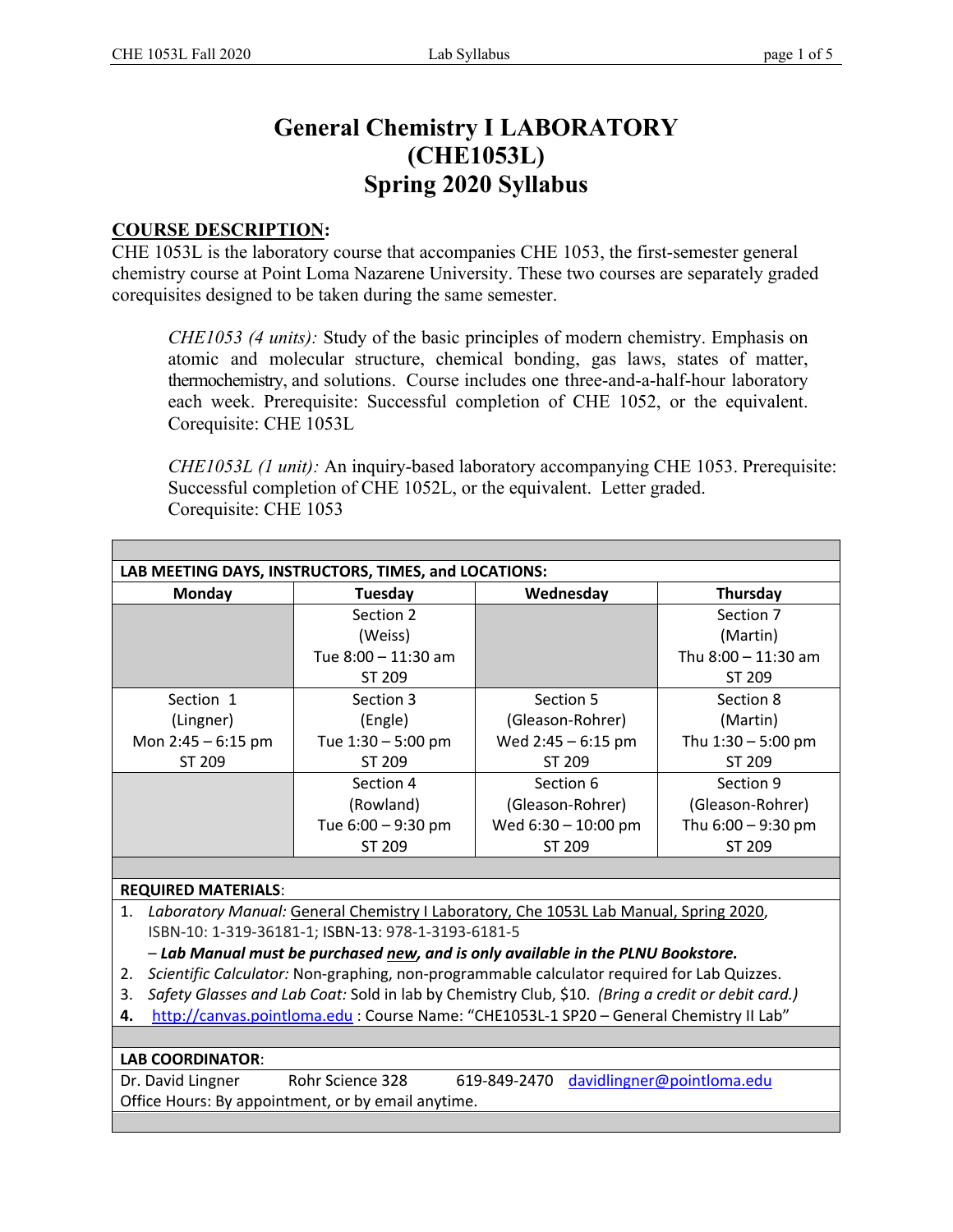### **LEARNING OUTCOMES:**

An understanding of chemistry is a necessary part of an education in the basic and applied sciences, engineering, and medical professions. It also provides insight and increased comprehension regarding current events and proposed policies.

Specifically, upon completion of CHE 1053 and CHE 1053L, you will be able to:

- Demonstrate a foundational knowledge of the general principles of chemistry including the behavior of solutions, the characteristics of equilibrium (including acid/base equilibrium), the significance of free energy, the properties of electrochemistry, and structures of transition metal and their compounds.
- Solve problems related to describing basic chemical kinetics, characterizing reaction equilibrium, predicting the direction of spontaneous change, calculating electrochemical cell potentials and writing chemical equations for selected chemical reactions.
- Perform basic chemical laboratory techniques related to the topics listed above.

## **SAFETY:**

Safety is a priority in the lab. You will be required to sign a safety agreement form before you can take part in the lab. The agreement form delineates safety rules set forth by the department. If you fail to comply with any one of the rules in the safety agreement, you may be excluded from the lab and will not have the opportunity to make up missed assignments.

## **ATTENDANCE POLICIES:**

Regular and punctual attendance at all classes is considered essential to optimum academic achievement. If the student is absent from more than 10 percent of class meetings (one lab period), the faculty member may file a written report which may result in de-enrollment. If the absences exceed 20 percent (three lab periods), the student may be de-enrolled without notice until the university drop date or, after that date, receive the appropriate grade for their work and participation. See **Academic Policies** in the Undergraduate Academic Catalog.

Laboratory sections will meet on a weekly basis. There are no allowed or excused absences except as approved in writing by the Provost for specific students participating in certain university-sanctioned activities, such as sports, debate, music, etc. If you must miss a lab for a valid reason (Provost-*approved* activity or Wellness Center-*verified* illness, etc.), then you must make prior arrangements by sending an email to the Lab Coordinator (dlingner@pointloma.edu), no later than the week before the lab that you will miss, to ascertain whether or not you can attend a different lab section during the same week. If you do not provide prior notice, you will not be permitted to make up missed labs or quizzes and you will receive grades of zero for each missed assignment. If you cannot provide prior notice, then ask someone else to send the email for you. No other shifts in lab schedules will be permitted.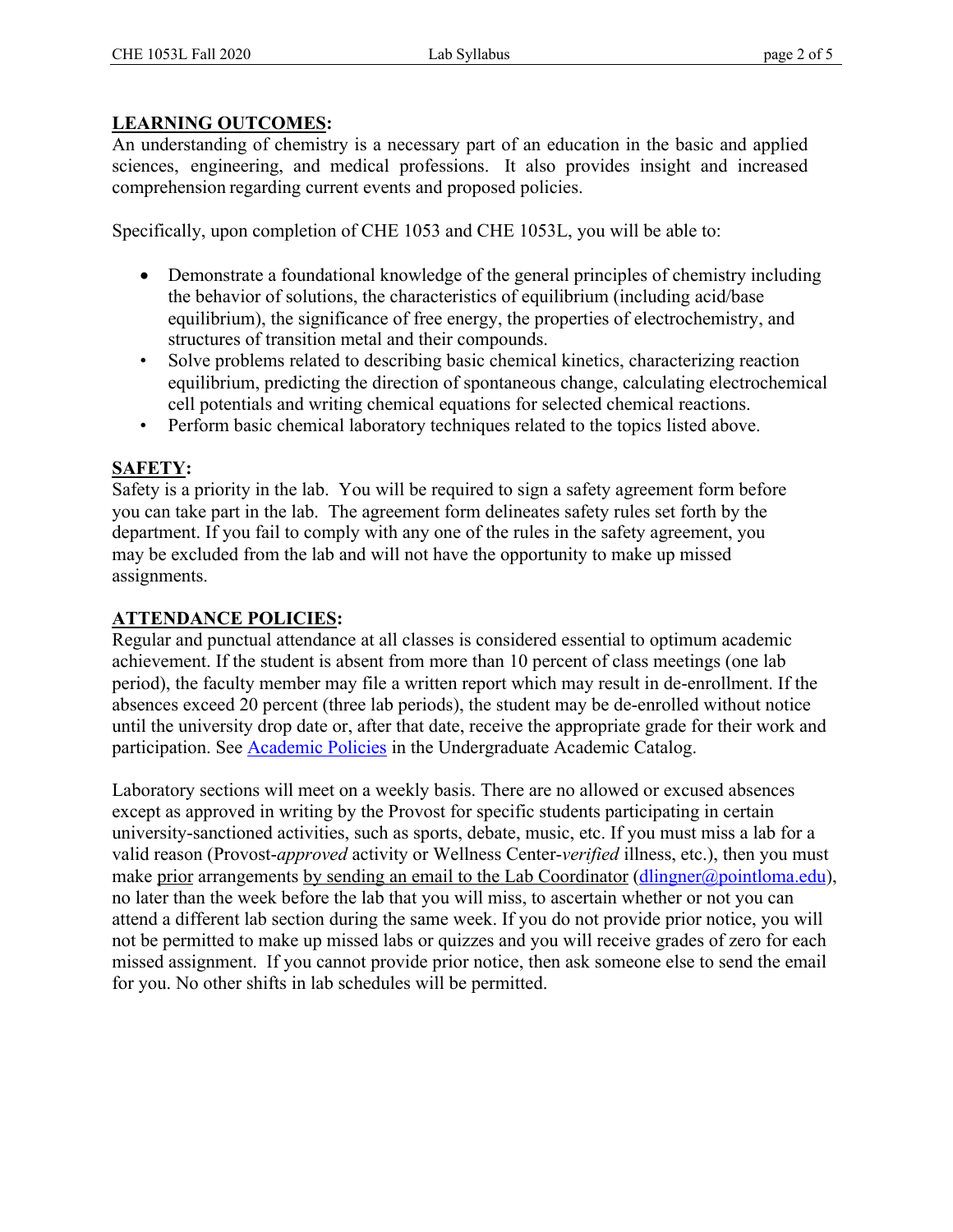#### **GRADING:**

You are responsible for all the material covered in lab even if you did not attend. Some experiments will be done individually, while others are best worked in pairs. Your lab instructor will specify when you work in pairs. In either case, individual lab reports will be submitted at the end of each period. A quiz, given during the first 10 minutes of the lab period, is designed to test each individual student's understanding of the current and previous week's experiments.

\* No late assignments (lab reports and lab quizzes) will be accepted. \*

The following graded items will contribute to your overall grade in CHE 1053L:

| Lab Reports | 75% |
|-------------|-----|
| Lab Quizzes | 25% |

Lab safety, participation, and post-lab cleanup will be monitored and will affect student's grade in borderline situations. The participation component will evaluate your preparedness for each experiment as you arrive in lab; your participation in each part of the experiment, whether working individually or with a partner; your attention to lab safety and neatness during lab; and cleanup of your lab space and public lab spaces, as needed, including equipment and chemicals, before you leave the lab for the day.

There is no final exam for CHE 1053L.

Letter grades will be assigned at the end of the course based on your percentage of total possible points, according to the following APPROXIMATE scale:

| A    | $90 - 100\%$ |
|------|--------------|
| B    | $80 - 89\%$  |
| C    | $70 - 79\%$  |
| D    | $60 - 69\%$  |
| NC/F | $<60\%$      |

 $(+)$  and  $(-)$  grades will be assigned within each bracket. (There is no A+ grade.)

### **STRATEGIES for SUCCESS in CHE1053L:**

- Come prepared to lab. Read the lab manual and envision what you'll be doing in the lab. Write a summary or outline of the procedures, so you can work more efficiently and effectively, and anticipate what data will be collected. Look at the report pages to see what questions or calculations are needed.
- Get help if you don't understand. The instructors and lab assistants are here for you!
- Pay attention in lab. Know what you're doing, what chemicals you're using, and how to interpret positive or negative results you are observing during the lab procedure.
- Take the lab seriously from the very beginning. Review labs directly after class, and prior to the following week's lab quiz.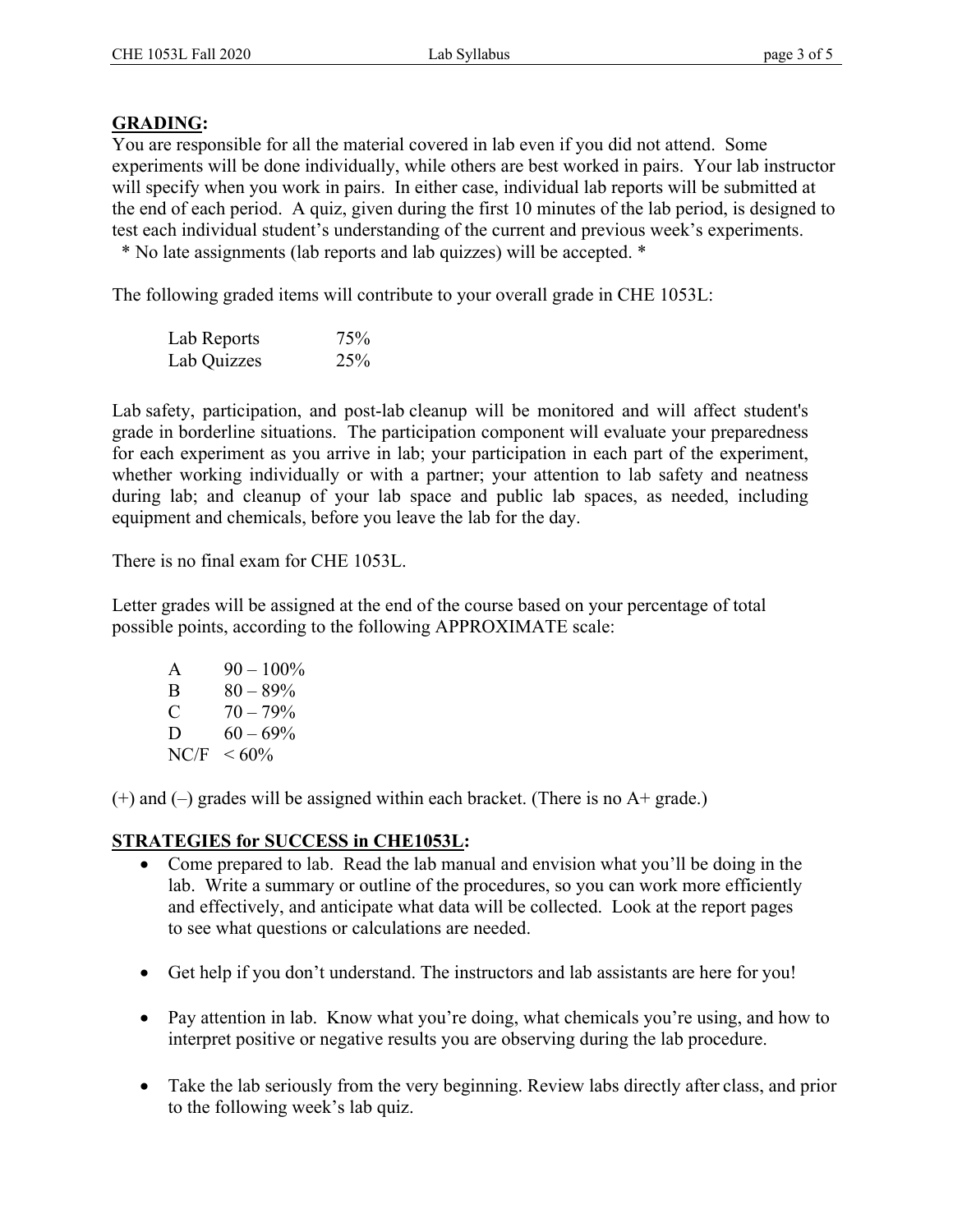#### **ADMINISTRATION**:

The use of portable electronic devices (phones, laptops, iPads, etc.) is prohibited during lab quizzes, nor during the pre-lab discussion.

PLNU's course-information website, Canvas (http://canvas.pointloma.edu), is used as a repository for course material such as grades and miscellaneous items. Announcements will be sent out via Canvas. It is your responsibility to check Canvas regularly and to confirm that your correct email address is in the system. Grades will be posted periodically to Canvas.

PLNU Copyright Policy: Point Loma Nazarene University, as a non-profit educational institution, is entitled by law to use materials protected by the US Copyright Act for classroom education. Any use of those materials outside the class may violate the law.

PLNU Academic Honesty Policy: Students should demonstrate academic honesty by doing original work and by giving appropriate credit to the ideas of others. Academic dishonesty is the act of presenting information, ideas, and/or concepts as one's own when in reality they are the results of another person's creativity and effort. A faculty member who believes a situation involving academic dishonesty has been detected may assign a failing grade for that assignment or examination, or, depending on the seriousness of the offense, for the course. Faculty should follow and students may appeal using the procedure in the university Catalog. See Academic Policies for definitions of kinds of academic dishonesty and for further policy information.

Academic Accommodations Policy: While all students are expected to meet the minimum standards for completion of this course as established by the instructor, students with disabilities may require academic adjustments, modifications or auxiliary aids/services. At Point Loma Nazarene University (PLNU), these students are requested to register with the Disability Resource Center (DRC), located in the Bond Academic Center. (DRC@pointloma.edu or 619- 849-2486). The DRC's policies and procedures for assisting such students in the development of an appropriate academic adjustment plan (AP) allows PLNU to comply with Section 504 of the Rehabilitation Act and the Americans with Disabilities Act. Section 504 (a) prohibits discrimination against students with special needs and guarantees all qualified students equal access to and benefits of PLNU programs and activities. After the student files the required documentation, the DRC, in conjunction with the student, will develop an AP to meet that student's specific learning needs. The DRC will thereafter email the student's AP to all faculty who teach courses in which the student is enrolled each semester. The AP must be implemented in all such courses. If students do not wish to avail themselves of some or all of the elements of their AP in a particular course, it is the responsibility of those students to notify their professor in that course. PLNU highly recommends that DRC students speak with their professors during the first two weeks of each semester about the applicability of their AP in that particular course and/or if they do not desire to take advantage of some or all of the elements of their AP in that course.

PLNU Mission:  $T_0$  Teach ~ To Shape ~ To Send. Point Loma Nazarene University exists to provide higher education in a vital Christian community where minds are engaged and challenged, character is modeled and formed, and service becomes an expression of faith. Being of Wesleyan heritage, we aspire to be a learning community where grace is foundational, truth is pursued, and holiness is a way of life.